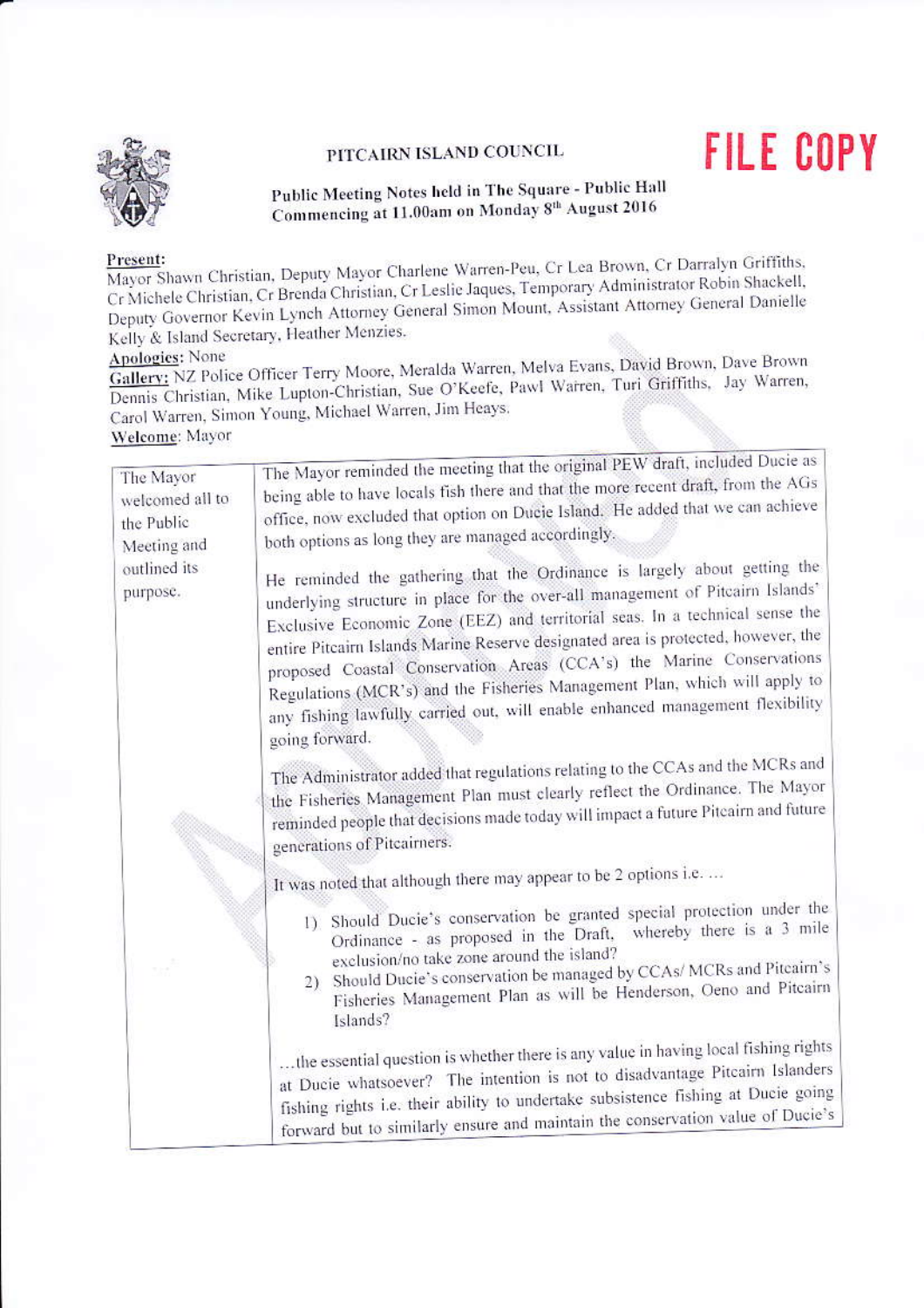marine environment. It was noted that the solution need not be either one stance or the other but rather an amalgam of both positions. Open Forum Meralda Warren - Provision for local fisher people should be available via permits so that other they and guided groups i.e. Ham Groups and Scientists can fish for subsistence consumption. Leslie Jaques - Prefers that protection of Ducie is managed under the CCA and regulated accordingly and that permits for fishing are granted to lawful Pitcairn Residents and guides. Sue O'Keefe - Prefers total exclusion for all Islands and fishing for Pitcairners on a permitted basis. Must have local guides on site for any subsistence fishing Ducie or of our other islands - would suggest 5 mile exclusions zone. Pawl Warren - Happy to stick with 3 mile exclusion zone with permits for subsistence fishing. Charlene Warren-Peu - Happy for the protection of Ducie managed as a CCA and regulated accordingly. Darralyn Griffiths - Happy for Ducie to be managed under the CCA and regulated accordingly. Michele Christian - Prefers that the protection of Ducie is managed under the CCA and regulated accordingly. Robin Shackle - Recommends that Ducie is granted special protection via the 3 mile exclusion zone as proposed in the Draft Ordinance. Heather Menzies - Prefers that Ducie is granted special protection i.e. the 3 mile exclusion zone as proposed in the Draft Ordinance. Mike Lupton-Christian - Prefers that protection of Ducie is managed via CCA and FMP regulations/permits. Brenda Christian - Prefers that protection of Ducie is managed via the CCA and FMP regulations with permits for Pitcairn Residents. Lea Brown - Prefers that protection of Ducie is managed via the CCA regulations with permits/with local guides. Vessels/Charters shouldn't fish. Melva Evans - Prefers that Ducie is granted special protection via the 3 mile exclusion zone as proposed in the Draft Ordinance, with provision for small group/subsistence Pitcairners' fishing. Mike Warren - Prefers that protection of Ducie is managed under the CCA and FMP and regulated accordingly. He suggested we eliminate Draft Article 9.2c